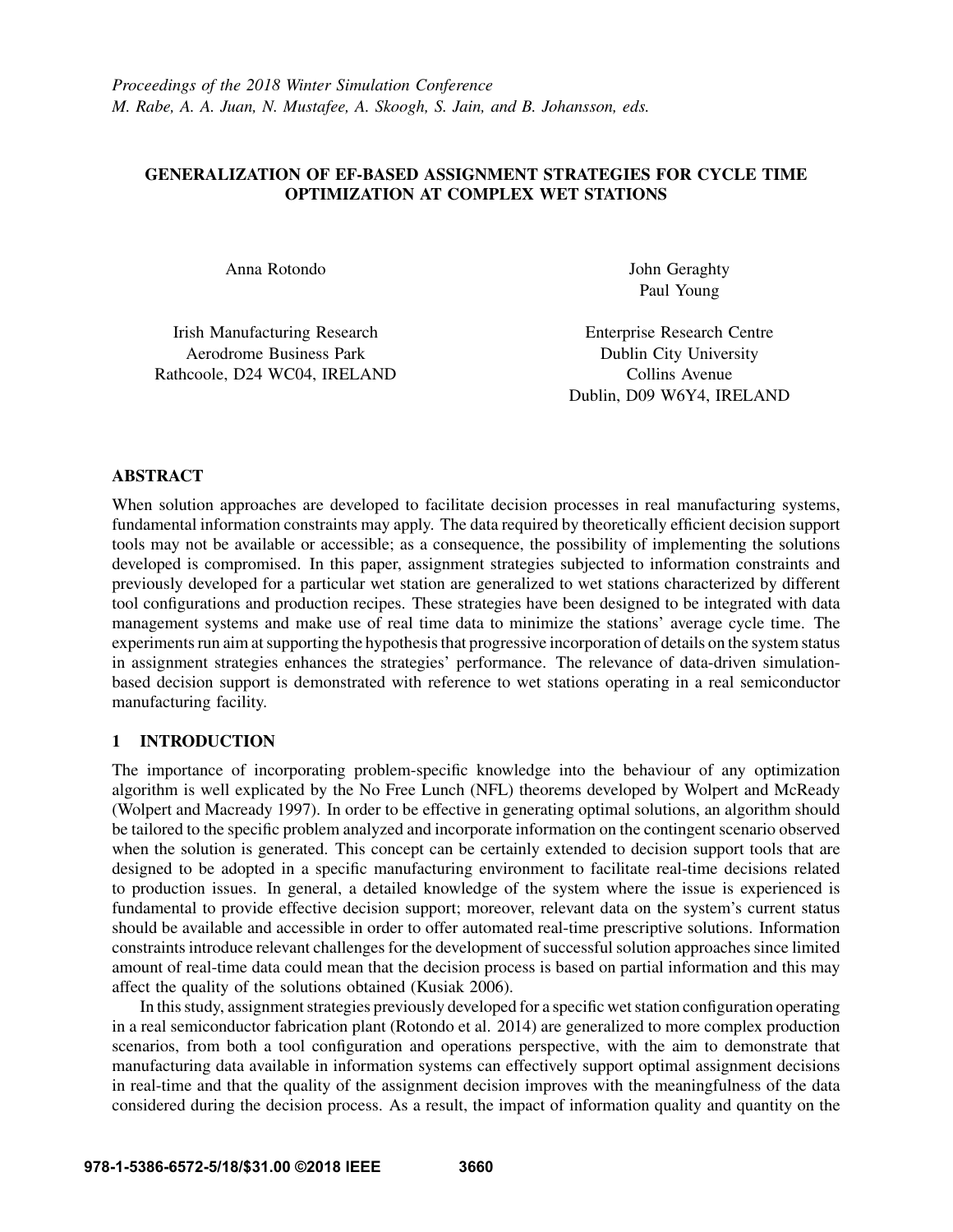performances of different assignment strategies applied to wet stations operating in a real semiconductor manufacturing facility is investigated. In this context, data quality refers to the accuracy and meaningfulness of the data available in terms of the amount of information on the system status that can be extracted from them. More specifically, the problem of scheduling a wet station including multiple wet tools, each consisting of an automated handling system, multiple tanks containing etch chemicals or deionized water, and an internal buffer is analyzed with the objective of minimizing the average cycle time at the station. Considering that the tools avail of an internal scheduling system that cannot be modified without incurring considerable software update costs, scheduling optimization is realized by optimizing the assignment of batches of lots to specific wet tools within the station. The assignment strategies considered are inspired by an efficient assignment concept based on the shortest completion time (Earliest Finish concept) (Hsieh et al. 2002). The original EF concept would require detailed information on the system's current status; however, due to limited access to the tools' internal database, fundamental information constraints apply. Taking these constraints into account, the three alternative strategies developed progressively enlarge the information domain on which the assignment decisions are based and consider more sophisticated look-ahead logics: one that examines the status of all chemical stations, one that considers the availability of the dryer station, and one that considers the dryer and repour times. The results obtained could be used by production management to perform trade-off analyses between information costs and cycle time performances.

It is worth noting that although more advanced single wafer wet processing technology has been recently introduced and adopted by companies at the cutting edge of the semiconductor industry, the multi-chamber batch technology is still in use in the industry (i.e. for test wafers regeneration); hence the assignment strategies suggested here are still relevant and will be for at least a decade. Moreover, the assignment problem in single wafer wet processing becomes even more critical since, when this technology is used, the wet station fleet size typically increases, and assignment decisions become more complex and should be driven by dynamic data-based approaches.

This paper is organized as follows; Section 2 reviews relevant literature on wet station scheduling, Section 3 describes in detail the wet station initially modelled. In Section 4, the scheduling algorithm is illustrated. The assignment strategies are described in Section 5. Section 6 reports the results obtained and conclusions are drawn in Section 7.

#### 2 Literature Review

Wet stations represent critical production steps for the semiconductor wafer manufacturing process (Aydt et al. 2008). A wet station usually consists of several identical tools that operate in parallel. In batch chamber wet tools, batches of wafers made of one or two lots are processed at wet tools; the process consists of immersing a batch into consecutive chemical and water tanks available within the tools. As for most batch chamber tools (Lee 2008) subjected to peculiar scheduling constraints, wet tools are generally difficult to model (Govind and Fronckowiak 2003). Simulation approaches have been developed to perform what-if analyses and evaluate the effect of modifications of operational settings on the tools' performance (Noack et al. 2008). Simulation has also been coupled with optimization approaches to identify efficient strategies for operational planning and control of wet-etch tools; maximum waiting time for batching operations (Govind and Fronckowiak 2003), virtual queue capacity (Govind and Fronckowiak 2003; Noack et al. 2008), recipe dedication (Aydt et al. 2008; Te Quek et al. 2007) have been subject of simulation-based optimization studies on wet tools. A fundamental feature of wet tools and, more generally, integrated or cluster tools (Niedermayer and Rose 2003) consists of parallel processing; this transforms the inversely proportional relationship between cycle time and throughput (Mauer and Schelasin 1993) so that higher CTs can also generate increases in throughput and reductions of overall run time. The presence of parallel processing and the variety of operations performed at a wet tool enables the improvement of the tools performance by means of efficient assignment strategies and sequencing optimization. Mathematical programming approaches (Bhushan and Karimi 2004; Karimi et al. 2004; Aguirre et al. 2011; Castro et al. 2011; Zeballos et al. 2010; Novas and Henning 2012; Castro et al. 2012) and heuristics (Bhushan and Karimi 2004; Geiger et al.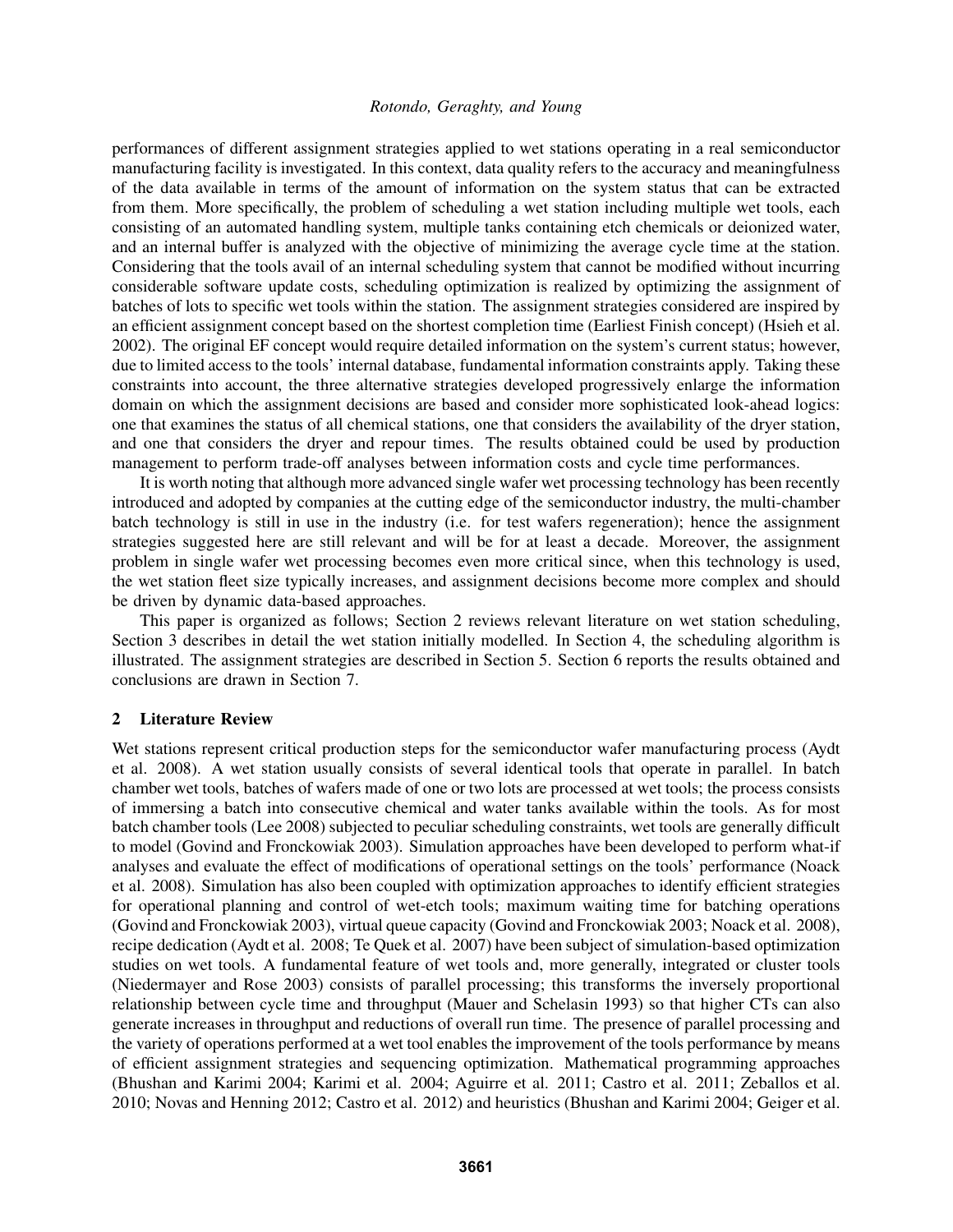1997) have been extensively used for solving sequencing and scheduling optimization problems at wet stations. For these problems, as a result of managements suggestions, makespan minimization represents the most common objective function (Zeballos et al. 2010). This is because makespan reductions lead to throughput increases and reduce the likelihood that wet tools could constitute a constraint to the factory output (Geiger et al. 1997). Reducing the makespan also supports an increase in tool capacity and, hence, minimizes the number of tools needed, with obvious advantages in terms of occupied clean room floor space (Geiger et al. 1997). Moreover, decreasing the makespan leads to a lower inventory and contamination and results in greater profits (Bhushan and Karimi 2003). The observed research trend on wet stations sequencing and scheduling optimization is towards the development of approaches able to deliver nearly optimal solutions in a reasonable time for increasingly larger sized problems (Karimi et al. 2004; Castro et al. 2011; Castro et al. 2012). More recent studies also focus on the introduction of modelling details, such as those regarding the material handling system, so that more realistic assumptions are considered in the solutions developed (Aguirre et al. 2011; Lee et al. 2007).

As a further effect of parallel processing and recipes variety, dispatching and assignment strategies also impact cycle time at wet tools (Govind and Fronckowiak 2003; Noack, Gan, Lendermann, and Rose 2008; Te Quek, Gan, Tan, Peng, and vd Heijden 2007). The assignment concept (i.e. Earliest Finish, EF) that has inspired the definition of the assignment strategies illustrated in this paper presents similarities with the concept developed in Hsieh et al. (2002); the fundamental differences between the two assignment approaches concern the underlying equations that support the choice of the optimal tool in the station. Hsieh et al. (2002) adopt an approximated procedure for calculating the processing completion time of a batch at the different tools available in a station whereas a rigorous algorithmic procedure based on valid governing equations is adopted in this study. Moreover, in Hsieh et al. (2002), delays caused by maintenance operations within a tool are considered *a posteriori* whereas, in the analysis proposed here, events that could delay a batch processing are concurrently considered during the calculation of the assignment decision variable. A concept similar to EF is also used in Noack et al. (2008) where it is applied to establish the order with which batches assigned to a tool will be processed, that is, it is used as a sequencing strategy rather than an assignment strategy. Similarly, Te Quek et al. (2007) analyze the combined effect of assignment and dispatching on wet stations capacity.

In this study, the simulation algorithm used to support assignment decisions is based on a trial and error approach; scheduling logics and applicable constraints captured in the algorithm faithfully reproduce those observed at wet stations operating in a real semiconductor fabrication facility. The development of the algorithm has been based on a detailed analysis of the tools manufacturing data; data analyses have been conducted to characterize the tools behaviour as the internal scheduling logic was proprietary to the tools vendor. An accurate representation of the tools behaviour is achieved as several recipes, bi-directional production flows (Lee et al. 2007) and correct robot transfer movements (Novas and Henning 2012) can be simulated. This also ensures that the scheduling optimization problem at wet tools is not reduced to a flowshop permutation scheduling problem (Bhushan and Karimi 2004; Aguirre et al. 2011) and the property of parallel processing, which is typical of a batch chamber tool, is fully exploited in the assignment procedure. The assignment strategies investigated in this study adopt the same scheduling algorithm so that the sole effect of the assignment decisions are analyzed. The strategies originally developed for a particular wet station characterized by a relatively simple recipe mix have been generalized to be applicable to more complex production scenarios. A recipe describes the order with which a batch visits tanks; an operation establishes the processing times in each tank. Further experiments have also been conducted to investigate both the impact of the *a priori* exclusion of tools subjected to preventive maintenance from the list of eligible tools at a station and the impact of recipe dedication policies on cycle time performances.

## 3 System Description

In the wet station initially considered in this study, four identical tools operate in parallel; these tools present a typical batch chamber tool layout (Fig. 1). In each tool, the 6 tanks (T1-T6 in Fig. 1) are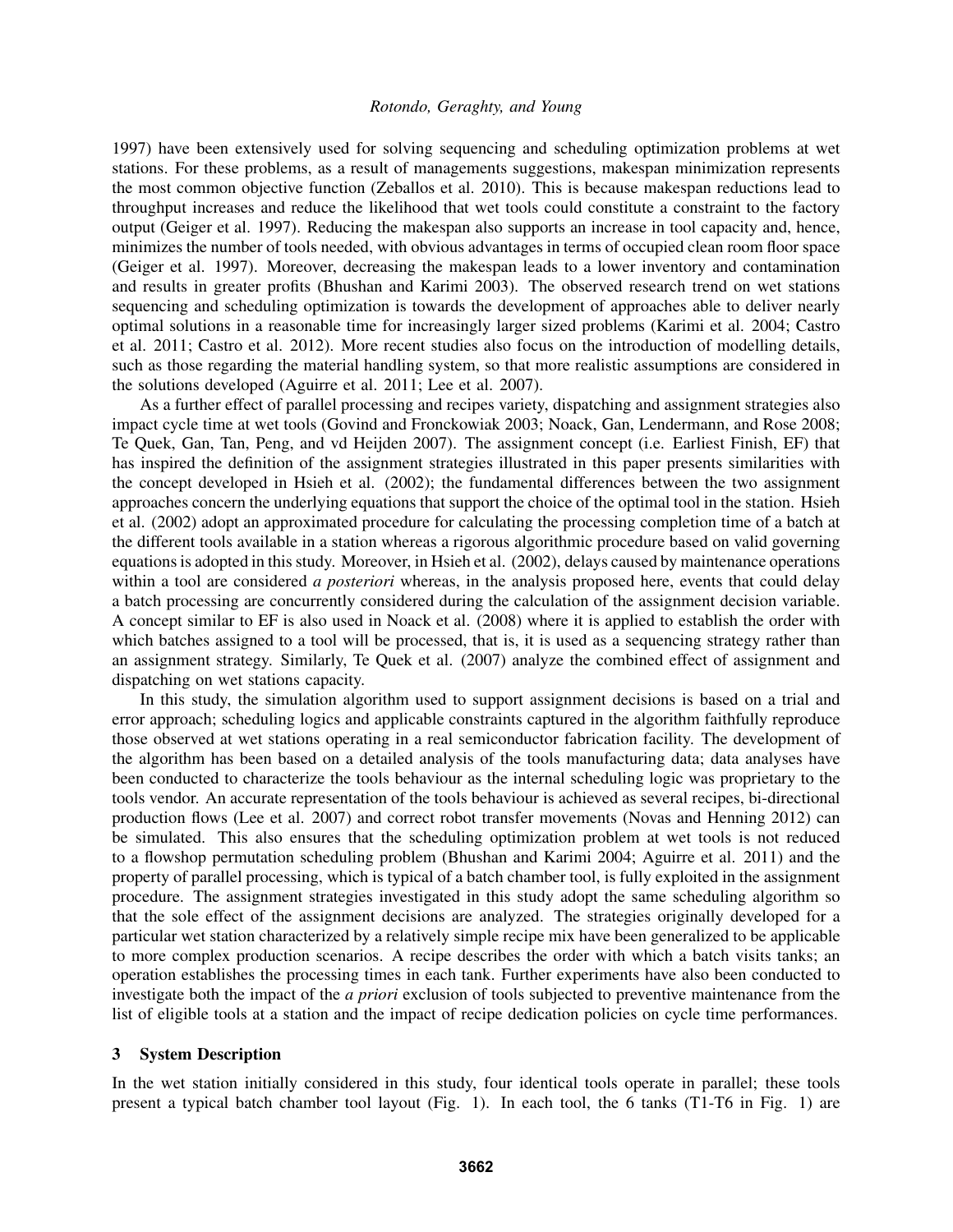*Rotondo, Geraghty, and Young*

| <b>Buffer</b><br>Area<br>Load<br>Load<br>Port 1<br>Port 2 | <b>Robot Cleaning</b><br><b>Common Robot</b><br>Area |                              |       |                |                |                |                |                |
|-----------------------------------------------------------|------------------------------------------------------|------------------------------|-------|----------------|----------------|----------------|----------------|----------------|
|                                                           | Carrier<br>Loading<br>Area                           | Waiting<br>Area<br>(1 batch) | Dryer | T <sub>6</sub> | T <sub>5</sub> | T <sub>4</sub> | T <sub>3</sub> | T <sub>2</sub> |

Figure 1: Schematic representation of the wet tools modelled.

alternately filled with chemical etchants and deionized water. The chemical etchants are used to etch away the exposed photo-resist from the wafer layers; the etchant action is terminated by immersing the wafers into the consecutive water tank. As an over-exposure of the wafers to a chemical etchant will most likely damage the wafers, a Zero Wait (ZW) constraint is applied to the chemical tanks; this constraint forces a batch to leave the tank once the prescribed processing time is reached and implies that both the associated rinse tank and the robot are available at that time. In order to satisfy the ZW constraint and also to guarantee that a temporary storage is available in case of a sudden chemical tank operational failure, the rinse tank associated with a chemical tank is required to be available and idle while a batch is being processed in the chemical tank. No intermediate buffer is available between any two consecutive tanks; this generates a further scheduling constraint, usually called No-Intermediate Storage (NIS). The NIS constraint requires that before a batch can leave a tank, the following tank in its recipe is available. The tanks subjected to the ZW constraint will be considered unsafe, whereas the remaining tanks will be considered safe tanks since a sensible overexposure time will not damage the wafers. The maximum overexposure time in a rinse tank varies according to the etchants in the associated chemical tank. Safe tanks can occasionally be used as local storage when the following tanks or the material handling system are not available.

The tools modelled avail of an automated material handling system. A common robot moves the batches across the tanks, whereas, internal handlers at each tank perform vertical movements so that a batch can be transferred from the robot into the tank. The internal handler at unsafe tanks also transfers batches to the associated rinse tanks. Pre-emptive robot assignment rules are implemented in the internal scheduler control logic to increase the availability of the dryer; in particular, transfer of batches out of the dryer are prioritized over any other robot movement. Due to necessary and periodic repouring operations, the chemical tanks present a limited availability; during these operations, a tank is emptied and refilled with the appropriate chemicals whilst the other tanks in the same tool continue processing as usual. Regular preventive maintenance is also performed at the wet tools. A common buffer upstream of the wet station gathers all the lots that require processing at the station. In the buffer, batching is performed so that lots with compatible operations are virtually batched and immediately made available to the assignment system that selects the wet tool that will process the batch. Each operation is characterized by a maximum waiting time (MWT) in the buffer; if a lot in the upstream buffer remains single for the MWT, it will be processed as a single lot. Two assignment rules are generally considered in the plant where the tools operate. The Emptiest-Oldest (EO) strategy assigns batches to the tools with the lowest number of batches currently assigned. In case of equally loaded tools, the tool with the oldest last arrival is selected. On the contrary, if the Oldest Time Out (OTO) strategy is implemented, the tool with the oldest last batch exiting the tool is selected. The OTO strategy is adopted in the wet station initially modelled. Once in a wet tool, the lots are logged in the internal scheduler that generates fully feasible schedules based on the recipe and the robot and tanks availability. The schedule details the times in and out of each tank. At the prescribed time, the lots are loaded by a mechanical device onto a carrier and moved by the robot following the schedule generated by the internal scheduler. If the first tank to be visited is occupied, the carrier is left in the internal waiting area. Before leaving the tool every batch visits the dryer, then the lots are unloaded from the carrier and return into the internal buffer.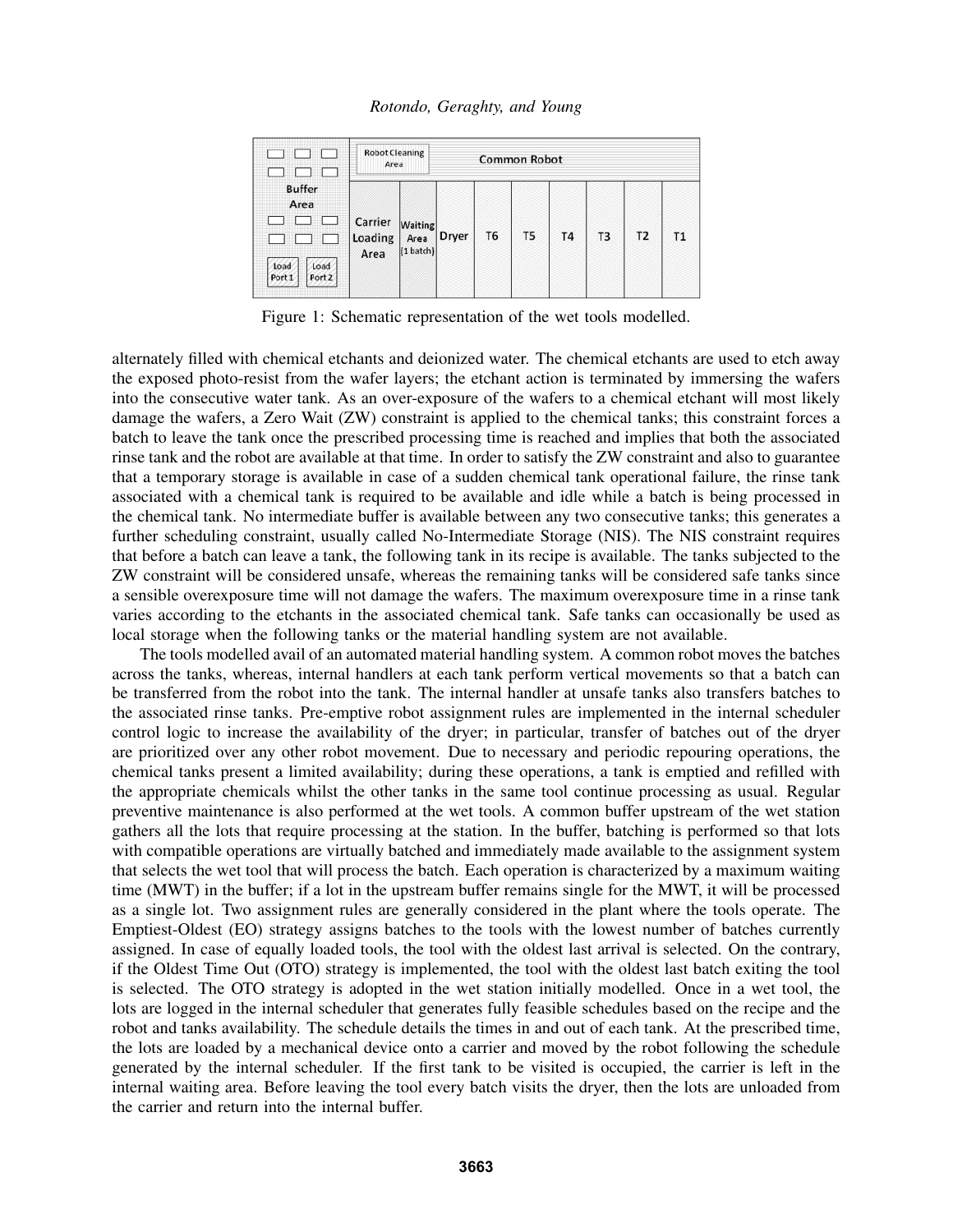## 4 System Modelling

In order to investigate the impact of different assignment strategies on cycle time at the wet station investigated, a simulation model was developed. The model presents a modular structure so as to enhance its flexibility; the most relevant modules for the analysis presented here consist of the assignment algorithm and the scheduling algorithm. The assignment algorithm verifies the inventory status at regular time intervals and based on the lots available creates virtual batches, if possible. When lots ready to be assigned are available, the algorithm identifies the tool to which the lot will be routed based on the assignment strategy applied. Different versions of this algorithm have been developed for simulating the different strategies investigated here. The scheduling algorithm generates detailed schedules for the lots to be processed based on deterministic input data. The scheduling logic used is inspired by the behaviour of the internal scheduler of the tools analyzed; the control logic applied in the real plant is proprietary to the tools' vendor and cannot be modified without incurring significant software update costs. Communication with the production engineers involved in this research and analyses of historical data helped develop an adequate understanding of the tools control logic so that it could be accurately modelled. Historical manufacturing data generated by the internal scheduler were analyzed over a 15 day period to gain an understanding of the scheduling logic and validate the production engineers' knowledge regarding the tools behaviour. In particular, the batch progression within the tools was analyzed in order to identify scheduling constraints and pre-emptive rules governing the material handling system. As an interesting outcome of this process, it was found that the internal waiting area that is interposed between the carrier loading area and the tanks (Fig. 1) does not constitute a bottleneck for the tool as initially thought. This assumption had influenced the tools management, especially with regards to the assignment logic.

The tools' control logic described in the previous section has been reproduced in a scheduling algorithm based on a trial and error approach with a backward correction procedure. The algorithm utilizes availability matrices for both tanks and robot at each tool while it progressively builds the schedules in order to confirm or reject a tentative resource request for a certain time interval. Once the batch schedule is confirmed, the robot and tanks availability are updated. Further details on the modelling assumptions, scheduling logic, and the inherent governing equations are detailed in (Rotondo et al. 2015) where the model validation process using real data is also discussed. The algorithm has been coded in MATLAB v9 and it has proven to be computationally efficient as detailed batch schedules are generated in less than 0.01 seconds per batch, on average. For bigger problem sizes, the computational time increases slightly more than linearly; 120 seconds are needed to generate feasible schedules for 6200 lots when the assignment strategy adopted in the plant is applied. For the most computational intensive strategy investigated in this study, the same problem was solved in 130 seconds. The experiments were run on a 2.4 GHz INTEL Core Duo processor.

#### 5 Generalized Assignment Strategies

The assignment strategies initially developed adapted the EF strategy to the information constraints observed in the real plant and specifically to the recipes structure of the wet station modelled. In that station, referred to as Station A hereinafter, the tools included two identical chemical tanks able to satisfy the demand for higher volume operations (Table 1). In the tanks rows of Table 1, the first letter suggests if the tank is filled with a chemical etchant (C) or deionised water (R), the second letter represents a chemical identifier, the third letter refers to the tank classification (e.g. whether safe (S) or unsafe (U)). All the recipes performed at Station A prescribe to visit one chemical tank, the associate rinse tank and the dryer (Table 2).

The simple recipe structure allowed for straightforward adaptations of the EF strategy to less information based strategies. The alternative strategies developed incorporate progressive information details on the tools status and, as a consequence, require progressive implementation efforts.

The first variant, the Tank Check (TC) strategy, requires the least amount of information as it is based on the current status of each single chemical tank excluding the dryer. Tanks with actual or virtual queue assigned to them are immediately excluded from the pool of eligible tanks and the remaining tanks are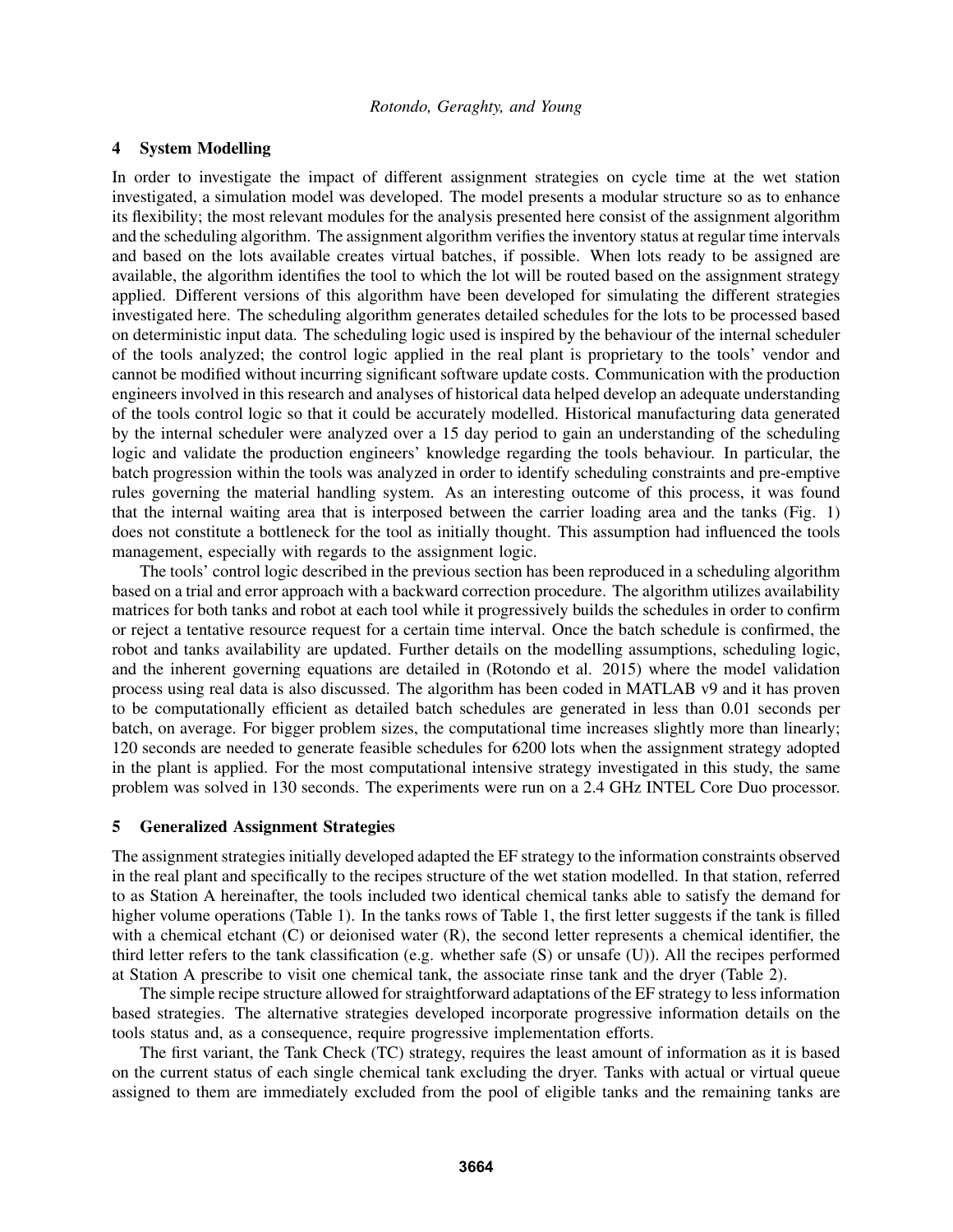| <b>Station</b> |    |                   | В                                                                    |           |           |
|----------------|----|-------------------|----------------------------------------------------------------------|-----------|-----------|
| $#$ tools      |    |                   |                                                                      |           |           |
| <b>Tanks</b>   |    |                   | $C b - U C b - U C d - U C c - U C c - U$                            |           |           |
|                |    | $R b - S$         | $R b - S$ $R d - S$                                                  | $R_{c-S}$ | $R_{c-S}$ |
|                | T3 | $C$ a - U $\perp$ | $C b - U$ Re-S Cc-U                                                  |           | NA        |
|                | T4 |                   | $R$ a - S   R b - U   C e1 - S   R c - S                             |           | <b>NA</b> |
|                |    |                   | C a - U $\mid$ C a - U $\mid$ C e2 - S $\mid$ C a - U $\mid$ C a - U |           |           |
|                |    | $R$ a - S $\perp$ | $Ra-S$ $Re-S$                                                        | R a - S   | $R$ a - S |

Table 1: Wet station and tools' configuration.

| Table 2: Recipes performed at the three wet stations. |  |  |  |  |  |
|-------------------------------------------------------|--|--|--|--|--|
|-------------------------------------------------------|--|--|--|--|--|

| Station | Recipe ID      | #Op | Recipe         |          |         |               |       |       |  |
|---------|----------------|-----|----------------|----------|---------|---------------|-------|-------|--|
| A       | A <sub>1</sub> | 9   | C <sub>a</sub> | R a      | Dryer   |               |       |       |  |
|         | A <sub>2</sub> | 6   | C <sub>b</sub> | R b      | Dryer   |               |       |       |  |
| B       | B <sub>1</sub> | 14  | $C_{el}$       | $C_{e2}$ | R e     | Dryer         |       |       |  |
|         | B <sub>2</sub> | 7   | C <sub>d</sub> | R d      |         | C e1 C e2 R e |       | Dryer |  |
|         | B <sub>3</sub> | 4   | $C_d$          | R d      | Dryer   |               |       |       |  |
| C       | C <sub>1</sub> | 7   | C <sub>c</sub> | R c      | C a     | R a           | Dryer |       |  |
|         | C <sub>2</sub> | 2   | C a            | R a      | $C_{c}$ | $R_{c}$       | Dryer |       |  |
|         | C <sub>3</sub> |     | C <sub>c</sub> | $R_{c}$  | Dryer   |               |       |       |  |
|         | C4             | 5   | C <sub>a</sub> | R a      | Dryer   |               |       |       |  |

sorted based on the time at which they become available, this information is provided by the tools' internal scheduler. The virtual queue includes all batches that have been virtually assigned to a tool based on the schedule generated theretofore.

The second variant, the Tank & Dryer (TD) strategy, includes information on the dryer availability; the dryer represents a critical element of a wet tool as all recipes require a final visit to the dryer. The time at which the dryer becomes available is derived based on the tools' actual and virtual workload and compared with the expected Time Out from the rinse tank; transport times are of the order of seconds and hence are neglected in the calculations.

The last variant developed, the Tank & Dryer with Repour Check (TDR) strategy, slightly modifies the TD strategy as it incorporates information on the tanks availability with respect to repouring operations. This variant implements an *a priori* exclusion of all tanks that are or will be subjected to repours within a sensible time interval. The exclusion time interval is based on considerations on the travel time between the upstream buffer and the tool, and the typical waiting time within the tool.

When the recipes consist of visiting more than one chemical tank, the exclusion of tanks that already present a virtual queue, as requested by the TC, TD and TDR strategies, would mean drastically reducing the possibility of making assignment decisions as most tools would be excluded from the remaining decision steps. For this reason, the strategies have been generalized so that they could be applied to wet stations with more complex recipe mixes, such as Stations B and C (Table 1). These stations present the same layout as Station A (Fig. 1); however, the succession of chemical and rinse tanks differs for the three stations. Table 1 illustrates the wet station and tools configuration. Station B configuration suggests that it is possible that a chemical tank is considered safe from a scheduling perspective and that the rinse tanks physically precede the associated chemical tanks; this means that bi-directional flow can exist in a real wet tool. Moreover, in Station B, the two safe chemical tanks are coupled; this means that a batch has to visit them consecutively and suggests that the succession of chemical and rinse tanks is not necessarily alternating as reported in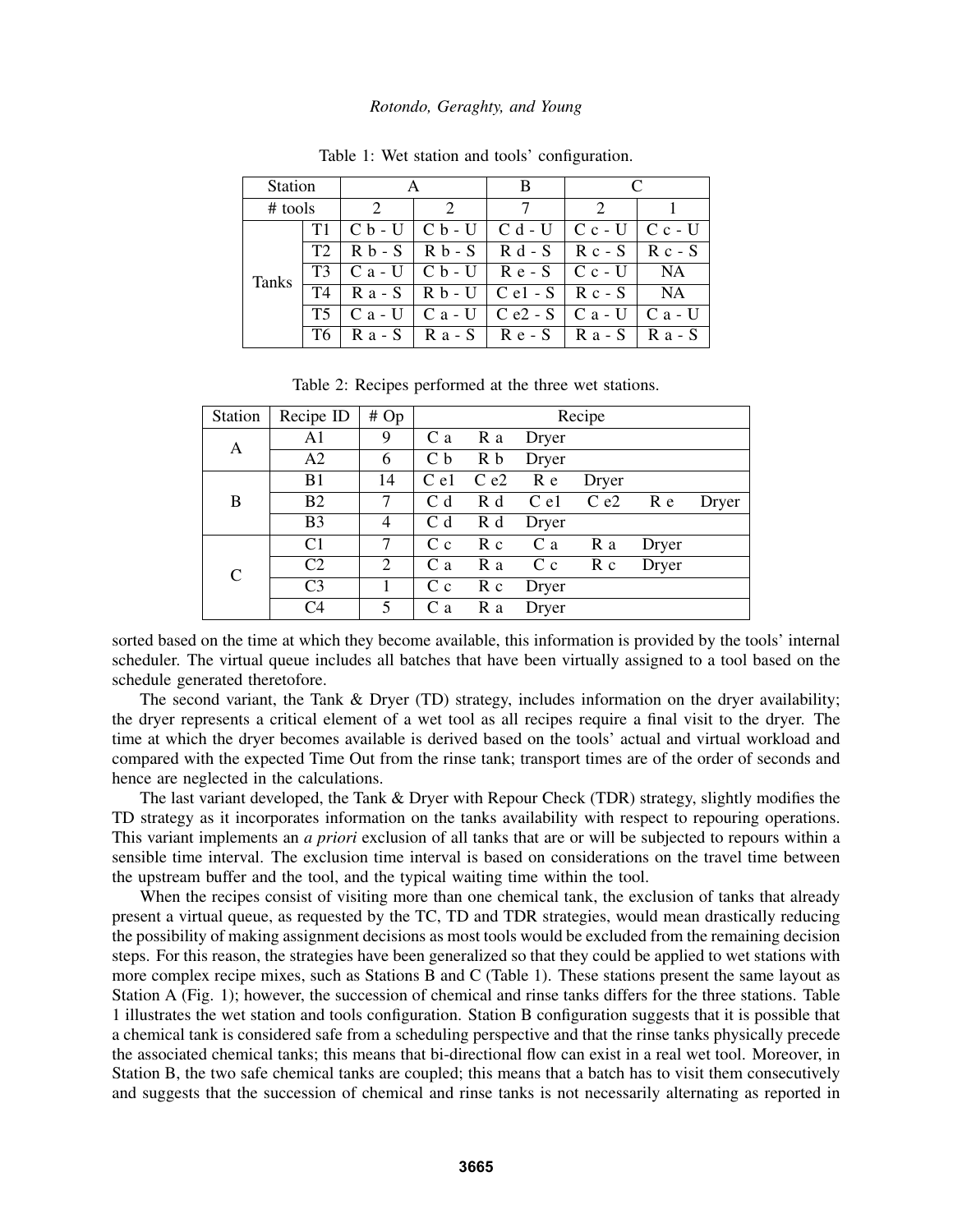most research studies (Bhushan and Karimi 2004; Zeballos et al. 2010; Geiger et al. 1997). As regards Station C, due to the peculiar recipe mix that determines a non-unidirectional production flow within a tool, a recipe dedication policy is applied so that, at any time, a tool in the station is dedicated to process batches of a specific recipe; the tools' dedication to a specific recipe is rotated at regular time intervals. Due to low capacity requirements, two tanks in one of Station C's tools are left empty. The choice of focusing on the wet tool configurations and recipe structures that characterize Stations A, B and C derives from the observations of these stations in the real manufacturing facility where the analysis reported in this paper has been conducted. Within that facility, alternative tool configurations and recipe mixes for wet stations did not exist.

For more complex recipe mixes such as those of Stations B and C, the assignment strategies have been adapted as illustrated in this section; based on the generalization approach illustrated here, adaptations to other various recipes different to those performed in Stations B and C can be derived.

In the TC strategy, the assignment decision is based on the lowest Time In for the last chemical tank in the recipe; this Time In is calculated with a procedure similar to the calculation of the Time In for the dryer for the TC strategy. The pseudo-code that illustrates the generalized TC strategy assignment logic is reported below.

```
for each batch k to be assigned:
  retrieve recipe r and chemical tanks (t's) required by the recipe
  for each t in r:
    for each tool m that can process r:
       cumulativePT(m, 0) = Time Log In (k)for each t in r:
         if t > 1:
            cumulativePT(m, t) = cumulativePT(m, t-1) + RinseT(k, t-1)
         for each tank h with chemical t:
            retrieve TimeOut∗(h) of batch currently processed
            virtualQueue_PT(h) = 0
            for each batch v in virtualQueue(h):
              virtualQueue_PT(h) = vitrta1Queue_PT(h) + PT(v, t)minTimeInTank(k, h) = max{cumulativePT(t), TimeOut*(h) +}+ virtualQueue_PT(h)}
         cumulativePT(m,t) = min<sub>h</sub>(minTimeInTank(k,h))+PT(k,t)
  select tool m
∗ | cumulativePT(m
∗,tLast)=minm(cumulativePT(m,tLast))
  if more than one m
∗ exists:
     select m^{**} | # batches in m^{**} since m^{**} last shut down is min
```
The earliest time at which the last chemical tank in the recipe becomes available (TimeOut<sup>\*</sup> $(h)$  + virtualQueue  $PT(h)$ ) is compared with the cumulative sum of the time at which the previous chemical tanks become available plus the required processing and transportation times to reach the last chemical tank (cumulativePT(*m* ∗ , *tLast*)); the maximum value between these two predictions represents the predicted TimeIn for the last chemical tank at the corresponding tool. The time at which a tank becomes available consists of the TimeOut of the batch currently processed in that tank if there is no virtual queue (TimeOut<sup>\*</sup>(h)); on the contrary, when a virtual queue exists at that tank a penalty time is applied. The consideration of a penalty time avoids the exclusion of the tank and the associated tool from further decision steps. The penalty time consists of the processing times and setup times of the batches virtually assigned to the tanks. It is worth noting that for ease of representation, terms such as setup times or travel times are not reported in the pseudo-code above but are considered in the assignment algorithm. If more than one tool present the same minimum Time In for the last chemical tank, the tool with the fewest number of batches processed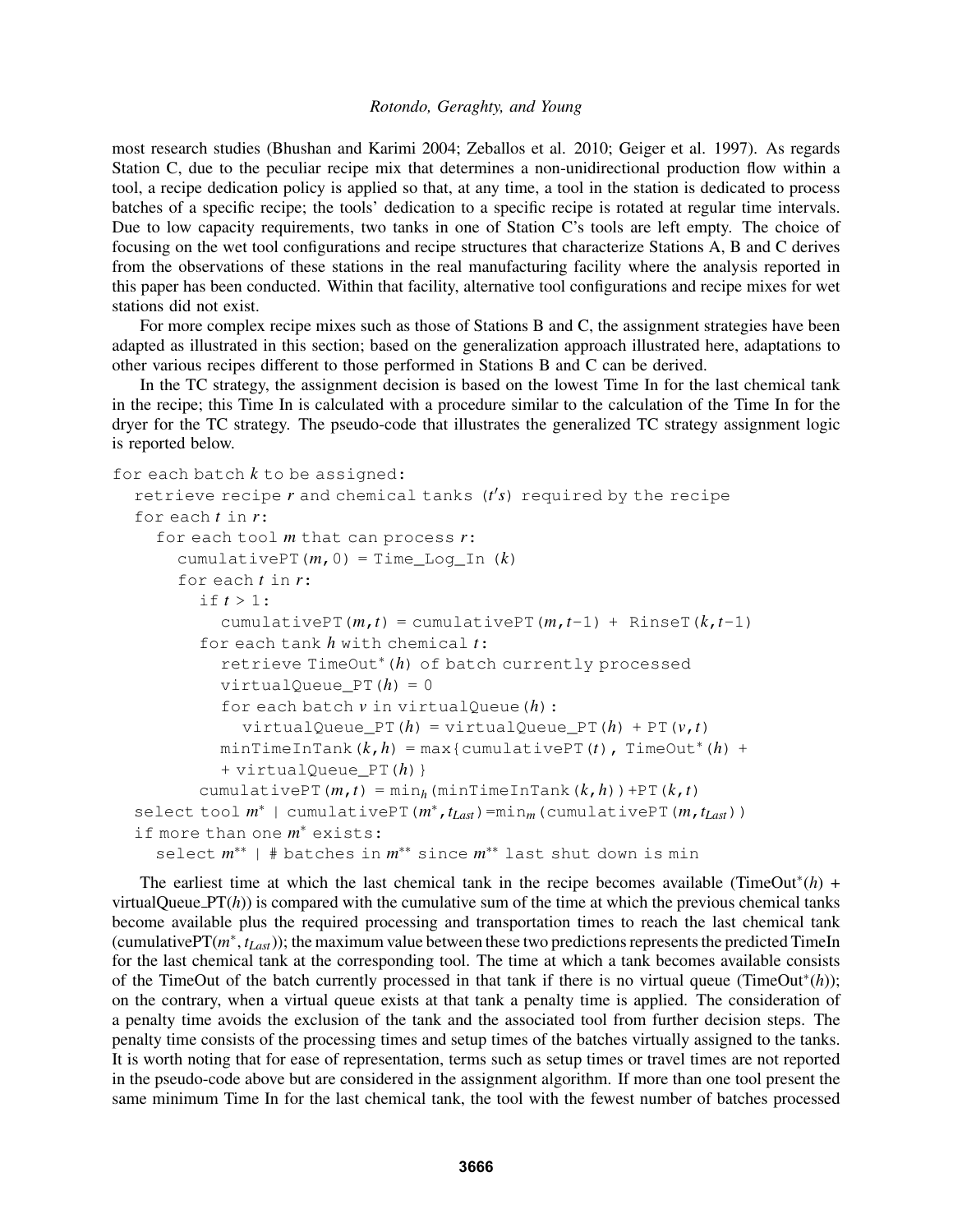

Figure 2: Impact of assignment strategies on QT and RT (a) and on CT for alternative PM check policies (b) at Station B.

since its last shut down is chosen. The TD and TDR strategies incorporate the variations made to the TC strategy with respect to the calculation of the earliest Time In of the chemical tanks; moreover, for the TDR strategy, following the same logic as the TC strategy, tanks subjected to repours within sensible time intervals are given a penalty time but are not excluded from the consecutive procedures steps.

### 6 Results

The efficacy of the strategies' variants described above has been tested on both stations B and C in terms of its impact on Cycle Time (CT). CT is considered as the sum of two components, namely Queuing Time (QT) and Run Time (RT). QT is intended as the time elapsing between the lot arrival at the buffer and the time at which the lot leaves the interval buffer of a wet tool in order to be processed; this means the waiting time within the tool is also included in QT. RT is intended as the time that a lot spends inside a wet tool, excluding the waiting time in the internal buffer. The experimental results show that for both Station B and Station C, CT progressively reduces as the strategies applied incorporate more information on the tools status. This is especially evident at Station B, where both CT components benefit from the implementation of information-based assignment strategies (Fig. 2a). In this case, RT reductions are also possible due to both the relatively high number of operations performed at the station (See Table 2) and the classification of chemical tanks as safe tanks (e.g. T4-T5 in Table 1). Indeed, a better allocation of batches to tools prevents safe tanks from being used as local storage and, as a result, RT is reduced.

The impact of information quality on CT performance has been further investigated at Station B; the effects of the *a priori* exclusions of tools subjected to preventive maintenance (PM) at the moment of the assignment decision or tools with maintenance operations scheduled within a sensible time interval have been compared with the original case when no check for ongoing preventive maintenance operations is performed (Fig. 2b). The results show that the introduction of this exclusion rule is more effective on the TC strategy, which is the one based on poorer information. As the level of information increases, the impact of the exclusion rule on CT reduces. In the TDR and EF strategy the exclusion rule does not impact CT as these strategies are not substantially modified; indeed, repours occur during PM and, as a consequence, tools undergoing maintenance operations are automatically penalized by the TDR logic. Moreover, the EF strategy does not apply any *a priori* exclusion rule because, by its nature, all the tools are considered for the assignment decision, so effectively, no modification has been made to the EF strategy.

As regards Station C, interesting results are obtained as the TC and TD strategies generate significant QT reductions that are of the same order of those obtained when the EF strategy is implemented (Fig. 3a).

The limited number of tools available (e.g. three tools operate in Station C) that is further reduced by the recipe dedication policy applied is the reason for this result. As happens in Station A (Fig. 3b), RT are not affected by the assignment strategy due to both the recipes' structure and the presence of unsafe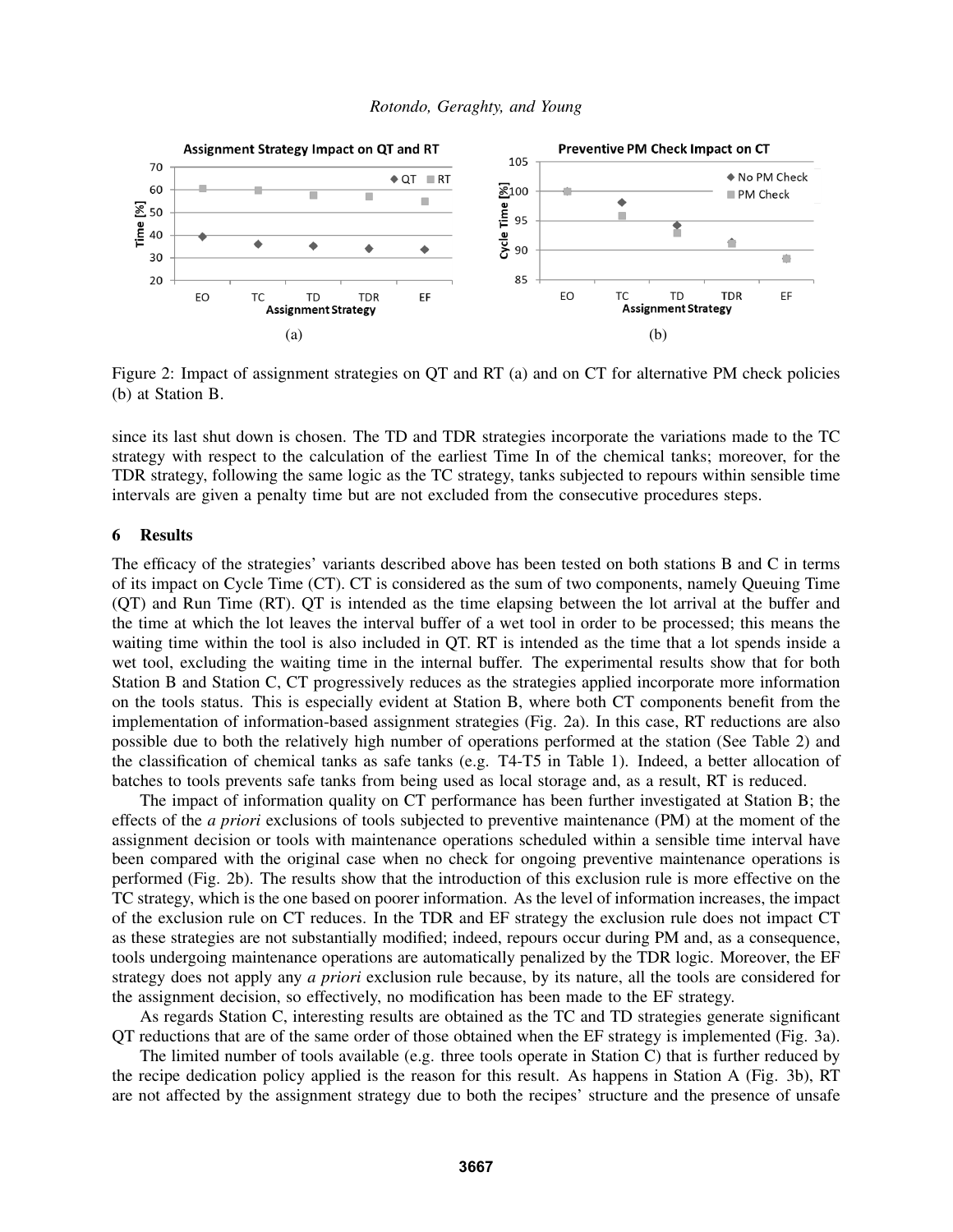



Figure 3: Impact of assignment strategies on QT and RT at Station C (a) and Station A (b).



Figure 4: Impact of assignment strategies on CT under two recipe dedication policies.

tanks. It is worth noting that the application of the TDR strategy has not generated sensible results at this station; as a consequence, the TDR strategy's results have been omitted in Fig. 3a. This is probably due to the limited number of tools available and the recipe dedication policy applied; moreover, at this station, repours are performed at quite high frequency so that the high penalty times assigned to the tools delay the assignment decision and, as a consequence, increases in QT are observed.

The impact of the recipe dedication policy on the efficacy of the assignment strategies has also been analyzed at this station; simulation experiments have been conducted to investigate the effect of a nondedication policy on CT for the TC, TD and EF strategies. In these experiments all the three tools at Station C are considered available for processing batches of any recipe. The alternative strategies still generate CT reductions (Fig. 4) with respect to the strategy currently adopted (e.g. OTO); however, for the TC and TD strategy, CT increases with respect to the corresponding Recipe Dedication scenarios. This is because, in the tool previously dedicated to one recipe (e.g. recipe C1 which constitute 77% of the production volume at Station C) the non-dedication policy makes the production flow asynchronous and conflicts for the tanks utilization cause processing delay. In this case, an assignment decision based on a complete knowledge of the tools status (e.g. EF strategy) can compensate for this issue and generate even more significant CT reductions as the absence of a dedication policy increases the number of tools eligible for the assignment decision. In other words, when the strategy is based on poorer information, sensible constraints that make the production flow synchronous and limit the search domain could facilitate an efficient assignment decision; on the contrary, for strategies based on good quality information, any unnecessary constraint reduces the strategy's efficiency.

Finally, the strategies illustrated here have been assessed by the industrial engineers involved in this study and positive feedback on the results obtained has been obtained. The strategies development has been guided by their knowledge on the stations control system and the possibility to access relevant data. Since significant modifications to both the data management system and the control system are required to implement these strategies, preliminary investigations are currently being carried out internally at the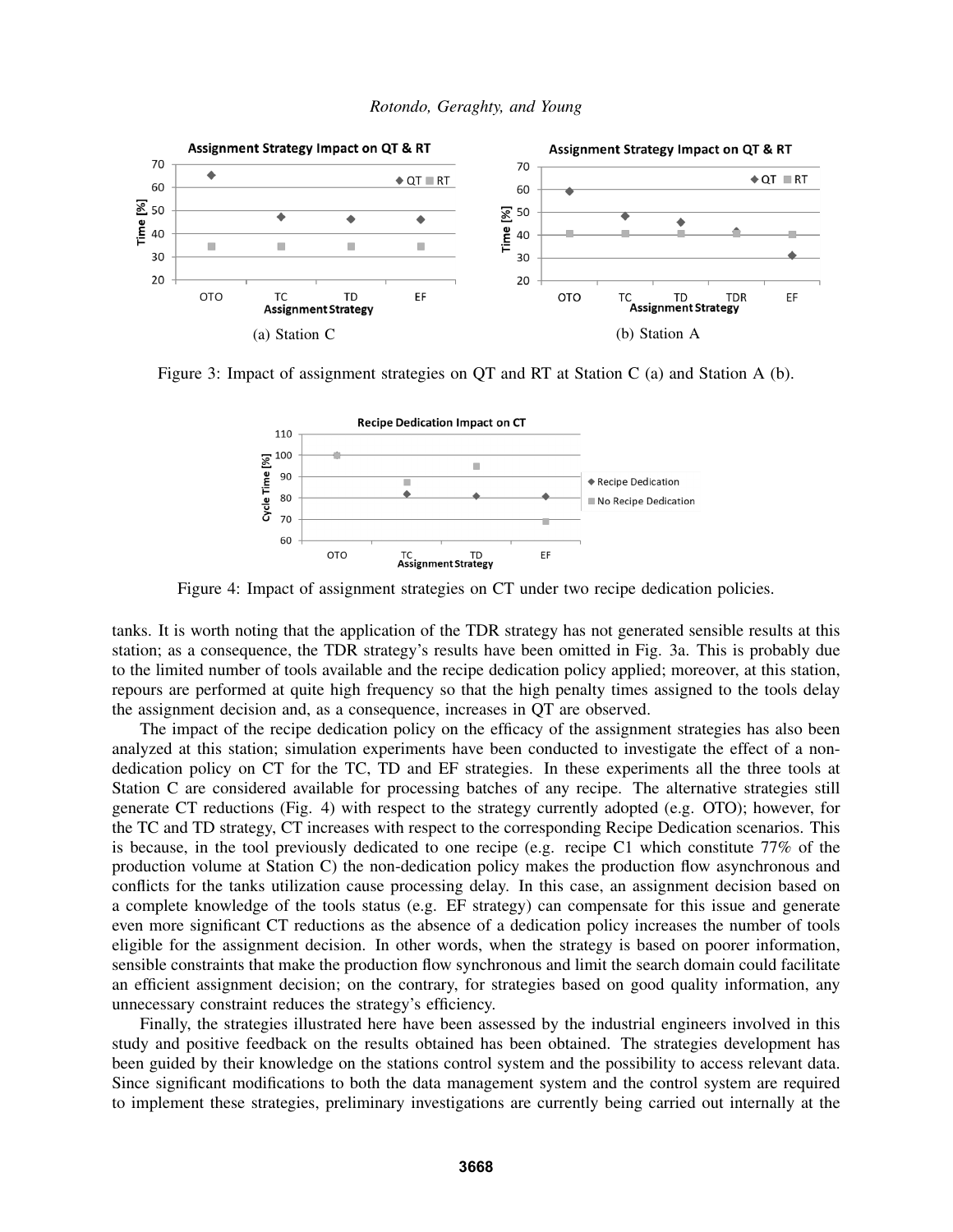company to assess the applicability of similar assignment concepts to other stations operating in the plant that comprise parallel batch chamber tools. Positive results would support the final decision to allocate resources for the strategies adoption in the plant. In this regard, it is worth noting that, modifications of scheduling related control parameters that were suggested based on experimental results and required no implementation cost have been trialled in the plant. As a result, significant CT reductions, in the order of 10%, have been obtained; the parameters modified included the tools' virtual buffer capacity and MWTs for different operations.

## 7 Conclusion

The assignment problem at wet stations presents relevant challenges as the variety of recipes performed and the peculiar scheduling constraints applied generate an asynchronous production flow within the tools that makes their efficient utilization a difficult task. By generalizing assignment strategies previously developed to more complex tools' and recipes' configurations, this study demonstrates that when the assignment decision is based on accurate information on the tools' status, the choice of the tool is made more effectively and, as a result, the tools are better utilized. This concept has been inspired by the No Free Lunch theorems that state the importance of incorporating problem-specific knowledge into optimization and search algorithms. Following the latest trends in data analytics, data available in the manufacturing system should be exploited to extract information, refine the industrial practitioners knowledge on the system behaviour and support optimal decisions. However, especially for decision support tools based on real-time data, the presence of information constraints should never be neglected as access to relevant data required by the solution algorithms may not be possible. Four assignment strategies previously developed have been generalized to more complex wet tool configurations and recipe structures. The strategies consider the effects of a progressive introduction of information quantity and quality into the assignment decision process as an efficient assignment concept is adapted to applicable information constraints. The analysis has been carried out using a scheduling algorithm based on the scheduling logics observed at real wet stations. The algorithm generates feasible schedules in short computational times and is integrated with an assignment module that implements the four strategies analyzed. The results obtained show that, generally, queuing times benefit most from the application of information-based assignment strategies as a more efficient workload distribution among the tools available generates additional effective capacity at no investment cost. This happens especially when the recipe mix performed at the station consists of quite short recipes. When the recipes prescribe to visit more than one chemical tank and several unsafe tanks operate in the tools, run times also reduce when the quantity of information on which the assignment decision is based increases. Further experiments have been run to show that the introduction of further details, such as Preventive Maintenance related information, in the assignment decision process can also improve the results obtained. It has also been observed that the presence of assignment constraints intended to optimize the tools' utilization by making the production flow synchronous (e.g. recipe dedication policy) has a positive impact on CT performance when the assignment decision is based on partial information on the tools' status; however, when a complete knowledge of the system status is possible (i.e. EF strategy can be fully implemented), this assignment constraint significantly limits the decisions efficiency and should be avoided. As shown in this study, the introduction of additional details on a problem instance in corresponding solution algorithms is likely to generate output improvements; however, it is expectable that exceptions to this generic concept exist. An obvious reference would be to the tool/recipe configuration used for Station C; in this case, the TDR strategy, which incorporates more problem specific knowledge, generates higher cycle times than less knowledge-intensive strategies (i.e., TC and TD). Further investigations will be conducted to analyze to which extent the hypothesis that information-based assignment strategies are likely to generate considerable productivity improvements can be considered valid. For instance, EF-based approaches will be further generalized to be applicable to single wafer wet processing technology and will also be tested within the context of more generic assignment and/or scheduling problems.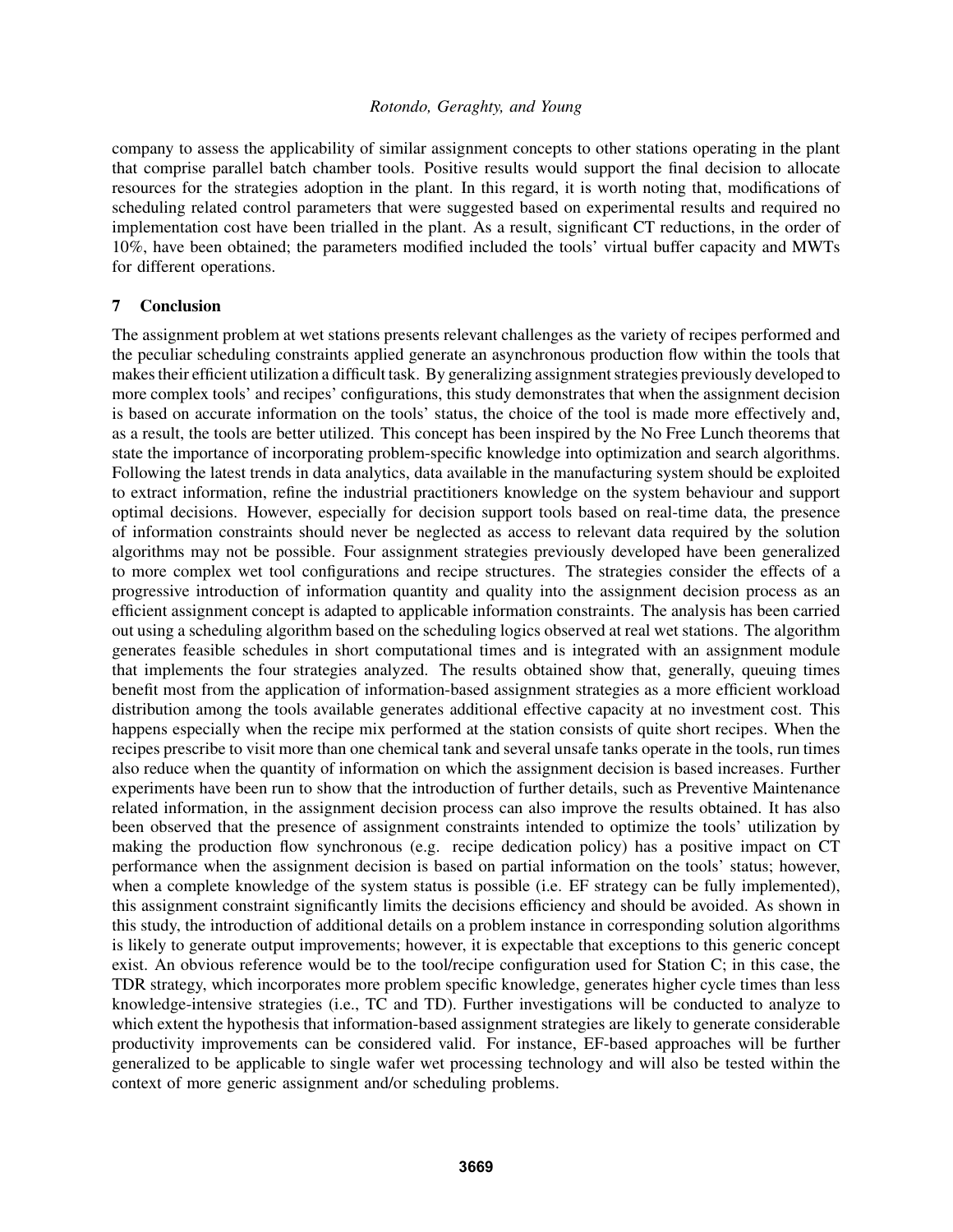### **REFERENCES**

- Aguirre, A. M., V. G. Cafaro, and C. A. Mendez. 2011. "Simulation-based Framework to Automated ´ Wet-Etch Station Scheduling Problems in the Semiconductor Industry". In *Proceedings of the 2011 Winter Simulation Conference (WSC)*, edited by S. Jain, R. Creasey, J. Himmelspach, K. White, and e. M. Fu, 1816–1828. IEEE.
- Aguirre, A. M., C. A. Méndez, and P. M. Castro. 2011. "A Novel Optimization Method to Automated Wet-Etch Station Scheduling in Semiconductor Manufacturing Systems". *Computers & Chemical Engineering* 35(12):2960–2972.
- Aydt, H., S. J. Turner, W. Cai, M. Y. H. Low, P. Lendermann, and B. P. Gan. 2008. "Symbiotic Simulation Control in Semiconductor Manufacturing". In *International Conference on Computational Science*, edited by M. B. et al., 26–35. Springer: Springer-Verlag Berlin Heidelberg 2008.
- Bhushan, S., and I. Karimi. 2003. "An MILP Approach to Automated Wet-Etch Station Scheduling". *Industrial & Engineering Chemistry Research* 42(7):1391–1399.
- Bhushan, S., and I. Karimi. 2004. "Heuristic Algorithms for Scheduling an Automated Wet-Etch Station". *Computers & Chemical Engineering* 28(3):363–379.
- Castro, P. M., A. M. Aguirre, L. J. Zeballos, and C. A. Méndez. 2011. "Hybrid Mathematical Programming Discrete-Event Simulation Approach for Large-Scale Scheduling Problems". *Industrial & Engineering Chemistry Research* 50(18):10665–10680.
- Castro, P. M., L. J. Zeballos, and C. A. Méndez. 2012. "Hybrid Time Slots Sequencing Model for a Class of Scheduling Problems". *AIChE Journal* 58(3):789–800.
- Geiger, C. D., K. G. Kempf, and R. Uzsoy. 1997. "A Tabu Search Approach to Scheduling an Automated Wet Etch Station". *Journal of Manufacturing Systems* 16(2):102–116.
- Govind, N., and D. Fronckowiak. 2003. "Process Equipment Modeling: Resident-Entity Based Simulation of Batch Chamber Tools in 300mm Semiconductor Manufacturing". In *Proceedings of the 35th Winter Simulation Conference (WSC)*, edited by D. F. S. Chick, P. J. Sanchez and D. J. Mornce, 1398–1405: IEEE.
- Hsieh, M., A. Lin, K. Kuo, and H. Wang. 2002, December 11. "A decision support system of real time dispatching in semiconductor wafer fabrication with shortest process time in wet bench". In *Semiconductor Manufacturing Technology Workshop, 2002*, 286–288. Hsinchu, China: IEEE.
- Karimi, I., Z. Y. Tan, and S. Bhushan. 2004. "An Improved Formulation for Scheduling an Automated Wet-Etch Station". *Computers & Chemical Engineering* 29(1):217–224.
- Kusiak, A. 2006. "Data Mining: Manufacturing and Service Applications". *International Journal of Production Research* 44(18-19):4175–4191.
- Lee, T.-E. 2008. "A Review of Scheduling Theory and Methods for Semiconductor Manufacturing Cluster Tools". In *Proceedings of the 40th Winter Simulation Conference (WSC)*, edited by S. J. Mason, R. R. Hill, L. Mnch, O. Rose, T. Jefferson, and J. W. Fowler, 2127–2135. IEEE.
- Lee, T.-E., H.-Y. Lee, and S.-J. Lee. 2007. "Scheduling a Wet Station for Wafer Cleaning with Multiple Job Flows and Multiple Wafer-Handling Robots". *International Journal of Production Research* 45(3):487– 507.
- Mauer, J. L., and R. E. Schelasin. 1993. "The Simulation of Integrated Tool Performance in Semiconductor Manufacturing". In *Proceedings of the 25th Winter Simulation Conference*, edited by G. Evans, E. R. M. Mollaghasemi, and W. Biles, 814–818. ACM.
- Niedermayer, H., and O. Rose. 2003. "A Simulation-based Analysis of the Cycle Time of Cluster Tools in Semiconductor Manufacturing". In *Proceedings of the 15th European Simulation Symposium*, edited by A. Verbraeck and V. Hlupic, 349–354: SCS European Council.
- Noack, D., B. P. Gan, P. Lendermann, and O. Rose. 2008. "An Optimization Framework for Waferfab Performance Enhancement". In *Proceedings of the 40th Winter Simulation Conference (WSC)*, edited by S. J. Mason, R. R. Hill, L. Mnch, O. Rose, T. Jefferson, and J. W. Fowler, 2194–2200. IEEE.